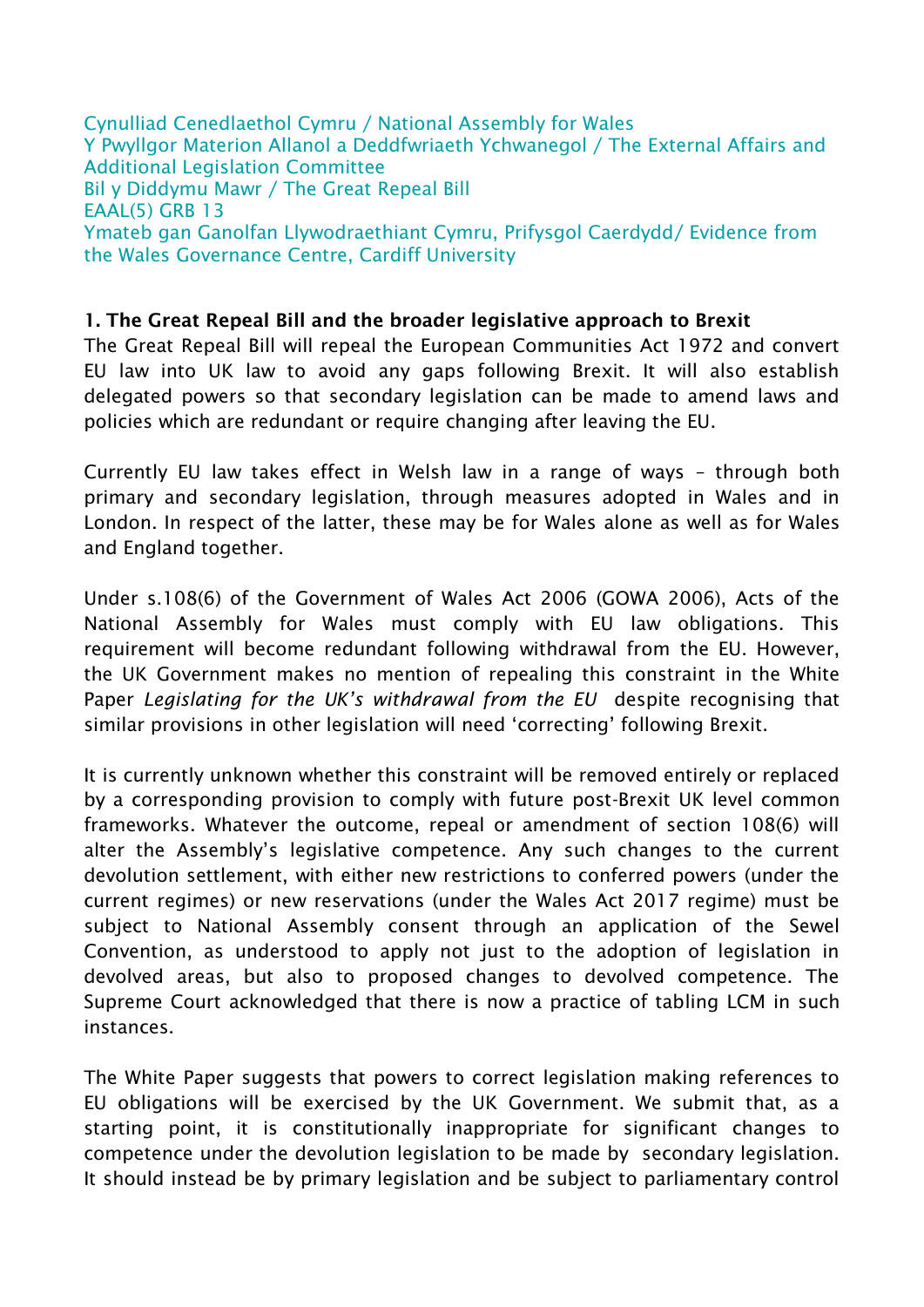in Westminster and Wales. This would apply in relation to changes to section 108(6) of GOWA 2006 and the removal (and possible replacement) of the EU lawderived constraints on competence.

Wales is currently in between two devolution dispensations making the context in terms of timing and constitutional amendment very different. The corresponding constraint relating to EU obligations in the Wales Act 2017 will also need amending. In addition, the list of reserved matters is also likely to need amending to give effect to new UK wide common frameworks. Sectoral legislation establishing such common frameworks in areas of devolved competence (eg agriculture and environment) would also raise the prospect of legislative consent motions.

Until we have a clearer idea of these UK common frameworks and what restrictions will be on the law-making and decision making powers of the devolved institutions, it is difficult to determine how converting EU laws into UK law will affect the Welsh devolution settlement.

# **2. The granting of delegated powers**

The White Paper proposes that the Great Repeal Bill gives the devolved ministers a power to amend devolved legislation. This is partly in line with Theresa May's promise that no decisions currently made by devolved administrations will be removed. This may be significant in fields such as agriculture, environment, and transport where devolved administrations have direct responsibilities in implementing EU law domestically. However, it is not entirely clear what the scope of this power would mean for Wales.

Likewise, there is a definitional issue with the term 'devolved legislation' in the White Paper. For example, a narrow reading of the term 'devolved legislation' may imply that Welsh ministers may only amend laws which it, or the National Assembly, has passed. However, there are also EU laws made by the UK government and parliament in devolved areas that apply in Wales. It would not be constitutionally appropriate for the Welsh ministers, or the National Assembly, to be left without any power to influence the process of amending those provisions. The Great Repeal Bill should include the powers for Welsh Government as well as the Assembly to decide whether to repeal/amend/retain EU law in devolved areas, as understood under this broad interpretation Effective ccooperation and coordination between governments of the UK will be essential.

### **Primary legislation**

Where EU law has previously been implemented by primary legislation by Wales, for Wales, any changes post Brexit should prima facie be for Wales to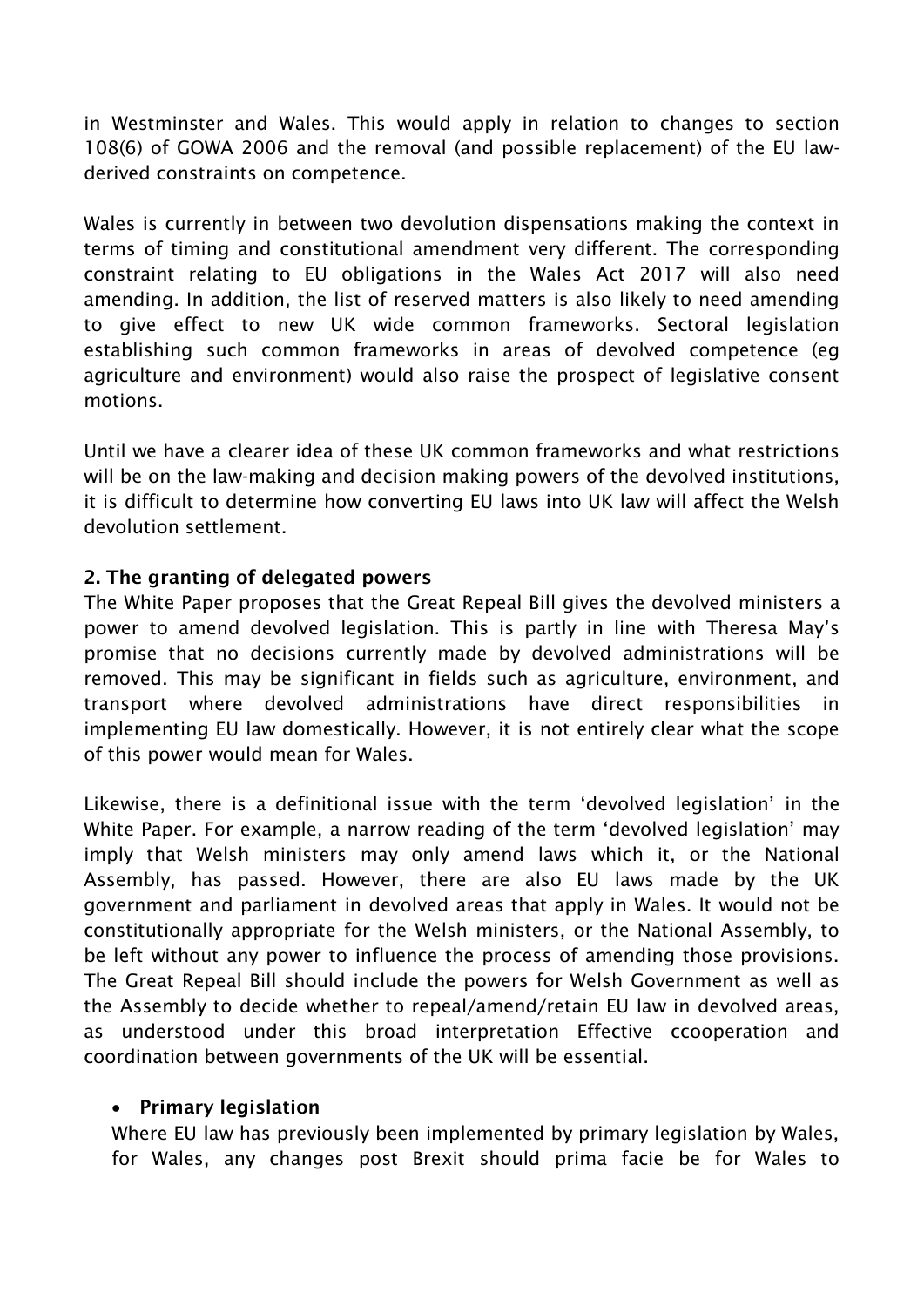determine. Proposals to replace Welsh primary law by new UK wide provisions would be subject to a Welsh LCM.

As the White Paper indicates, there will be wide use of delegated powers to make corrections to the law following Brexit. Accordingly, changes to Welsh primary legislation might come by means of UK Ministerial secondary legislation. Devolved controls over the use of such powers should be sought, and included in the Great Repeal Bill. Such control mechanisms could differ, depending on the nature of the proposed change, and might include making any amendments or repeal subject to consent by the National Assembly for Wales; making the power exercisable concurrently (or jointly) by Welsh Ministers and UK Ministers of the Crown; or through an informal intergovernmental scheme.

Where EU law has previously been incorporated through primary legislation on a UK wide/ or England and Wales basis in a devolved area, any change in the law instigated by Westminster by means of primary legislation would be subject to the LCM process. However, as indicated in the White Paper, changes to primary legislation might alternatively come by means of UK Ministerial secondary legislation so, again, controls similar to those mentioned above must be sought. Repealing UK-wide or England and Wales legislation in devolved areas without the approval of the devolved administrations risks unforeseen gaps in the statute book.

### **•** Secondary legislation

Secondary legislation which has been passed by the Welsh Government under the ECA 1972 should automatically remain in force as Welsh law and it should be for Welsh Government to determine whether to repeal, amend or retain the provisions.

Secondary legislation passed by the UK Government but within the devolved competence of the National Assembly for Wales should remain in force as Welsh law and the power to amend or repeal these instruments should be transferred to the Welsh Government.

Under the existing GOWA, Welsh Ministers require specific designation to implement EU law. However, section 58A of the Wales Act 2017 introduces a general power for Welsh Ministers to implement EU law in devolved areas without specific designation. It will be essential that any power to implement EU law (whether under a designation order or the new section 58A) extends to a power to amend, repeal or retain existing EU derived provisions. For certainty's sake, the Bill should contain this power, and make necessary amendments to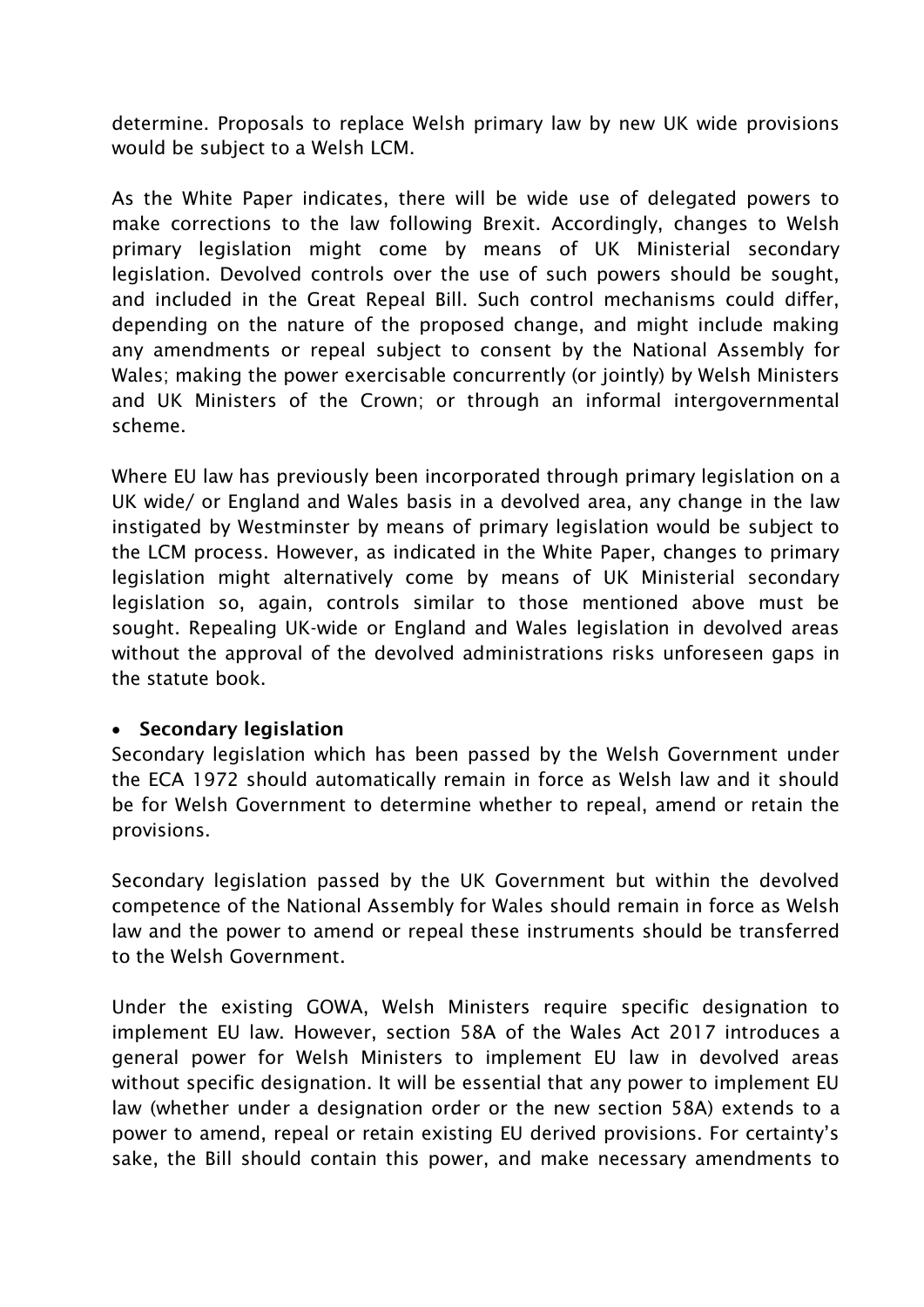the GOWA. The commitment in the Wales Act extending executive powers over EU derived laws should continue to be respected.

## **3. Scrutiny and control of delegated powers**

The vast use of delegated legislation and the speed they will need to be passed brings into doubt the level of parliamentary scrutiny. There is also no indication in the White Paper of any role for the National Assembly for scrutinising how EU laws are converted. For example, if Welsh ministers are given powers to amend substantial amounts of secondary legislation, it will have a knock-on effect on the National Assembly's timeframe for scrutiny.

There are current soft law procedures and guidelines which could be further utilised for the purpose of Brexit. At a minimum, the Great Repeal Bill should require secondary legislation bringing about substantive changes to competence to be subject to a procedure such as that in Standing Order 30A (along with Devolution Guidance Note 9, para.53-54), which provides for National Assembly consent to UK secondary legislation amending primary legislation in devolved areas.

Strengthening Standing Order 30, which requires Welsh Ministers to notify the National Assembly when UK legislation modifies their powers, should also be explored. Daniel Greenberg has previously noted the weakness with this procedure as it does not allow the views of the National Assembly to be communicated directly to Parliament.<sup>1</sup> We commend the suggestions made by Greenberg as a way of exploring ways of strengthening the relationship between the National Assembly and the UK Parliament, especially in light of the challenges of Brexit.<sup>2</sup> Interparliamentary relations between Westminster and Assembly committees should be strengthened for more efficient scrutiny of the exercise of delegated powers.

It should be for the Assembly to determine the procedures for making and approving secondary legislation where powers are delegated to Welsh Ministers. Details of such procedures should not be set out in the Great Repeal Bill. The negative procedure has been the default position for the implementation of EU measures, which is appropriate given the democratic credentials law making process. However, this lighter touch approach would not be appropriate for all envisaged 'corrections'.

1

<sup>&</sup>lt;sup>1</sup> D. Greenberg, 'Submission to the Constitutional and Legislative Affairs Committee of the National Assembly for Wales Inquiry into the Granting of Powers to Welsh Ministers in UK Law' (31 August, 2011) [4.2]

<sup>&</sup>lt;http://www.senedd.assembly.wales/mgConvert2PDF.aspx?ID=3062&ISATT=1#search=%22Standin g%20Order%2030%22>

 $2$  ibid. part 5.